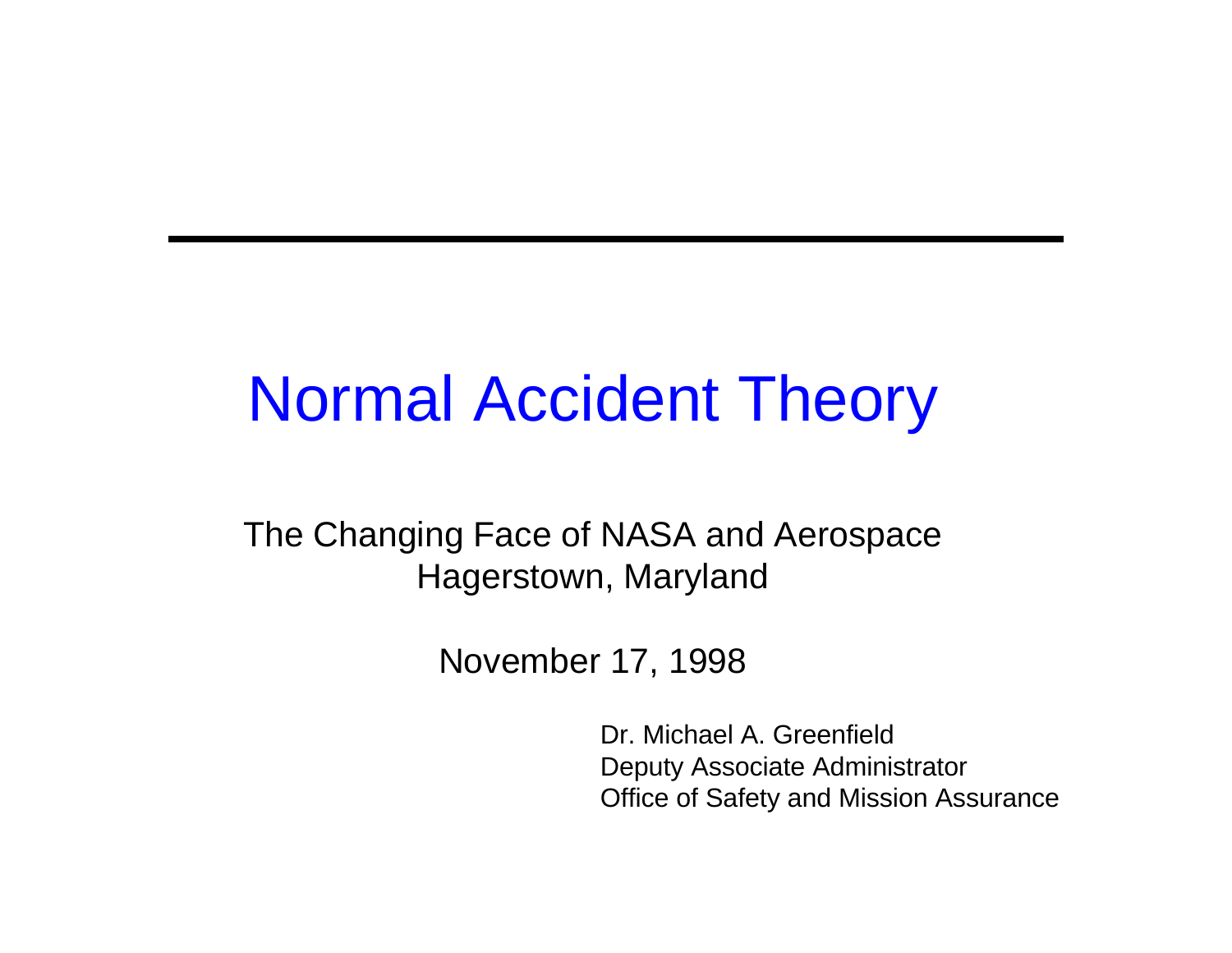## Life 101



#### **A Day in Your Life**

- $\rightarrow$  You have an important decision meeting downtown.
- $\rightarrow$  Your spouse has already left. Unfortunately he/she left the glass coffee pot on a lit burner and it cracked.
- $\rightarrow$  You desperately need your coffee so you rummage around for an old drip coffee pot.
- $\rightarrow$  You pace back and forth waiting for the water to boil while watching the clock. After a quick cup you dash out the door.
- $\rightarrow$  You get in your car only to realize that you left your car and apartment keys inside the house.
- $\rightarrow$  That's okay. You keep a spare house key hidden outside for just such emergencies.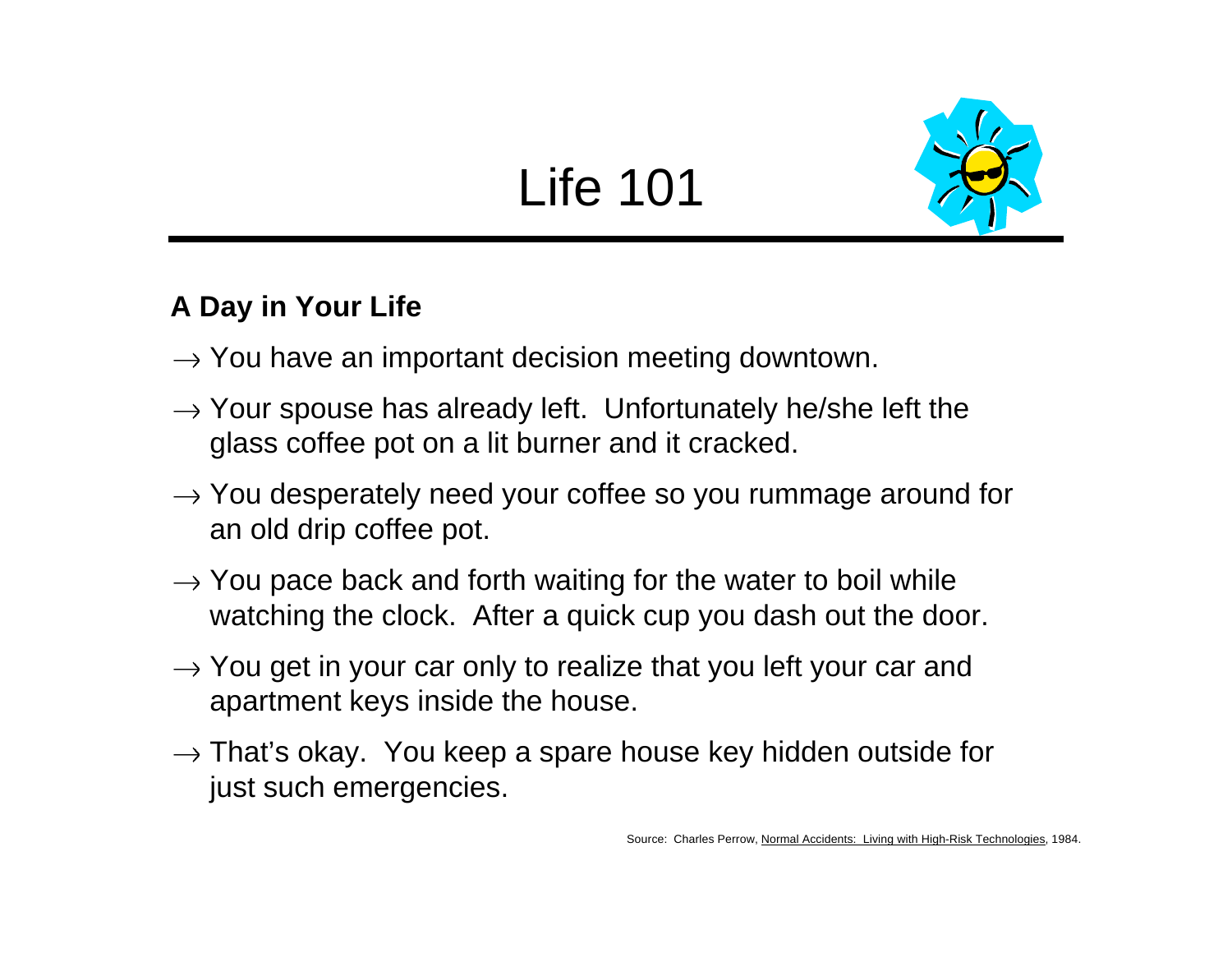

## Not a Good Day at That

- $\rightarrow$  Then you remember that you gave your spare key to a friend. *(failed redundant pathway)*
- $\rightarrow$  There's always the neighbor's car. He doesn't drive much. You ask to borrow his car. He says his generator went out a week earlier. *(failed backup system)*
- $\rightarrow$  Well, there is always the bus. But, the neighbor informs you that the bus drivers are on strike. *(unavailable work around)*
- $\rightarrow$  You call a cab but none can be had because of the bus strike. *(tightly coupled events)*
- $\rightarrow$  You give up and call in saying you can't make the meeting.
- $\rightarrow$  Your input is not effectively argued by your representative and the wrong decision is made.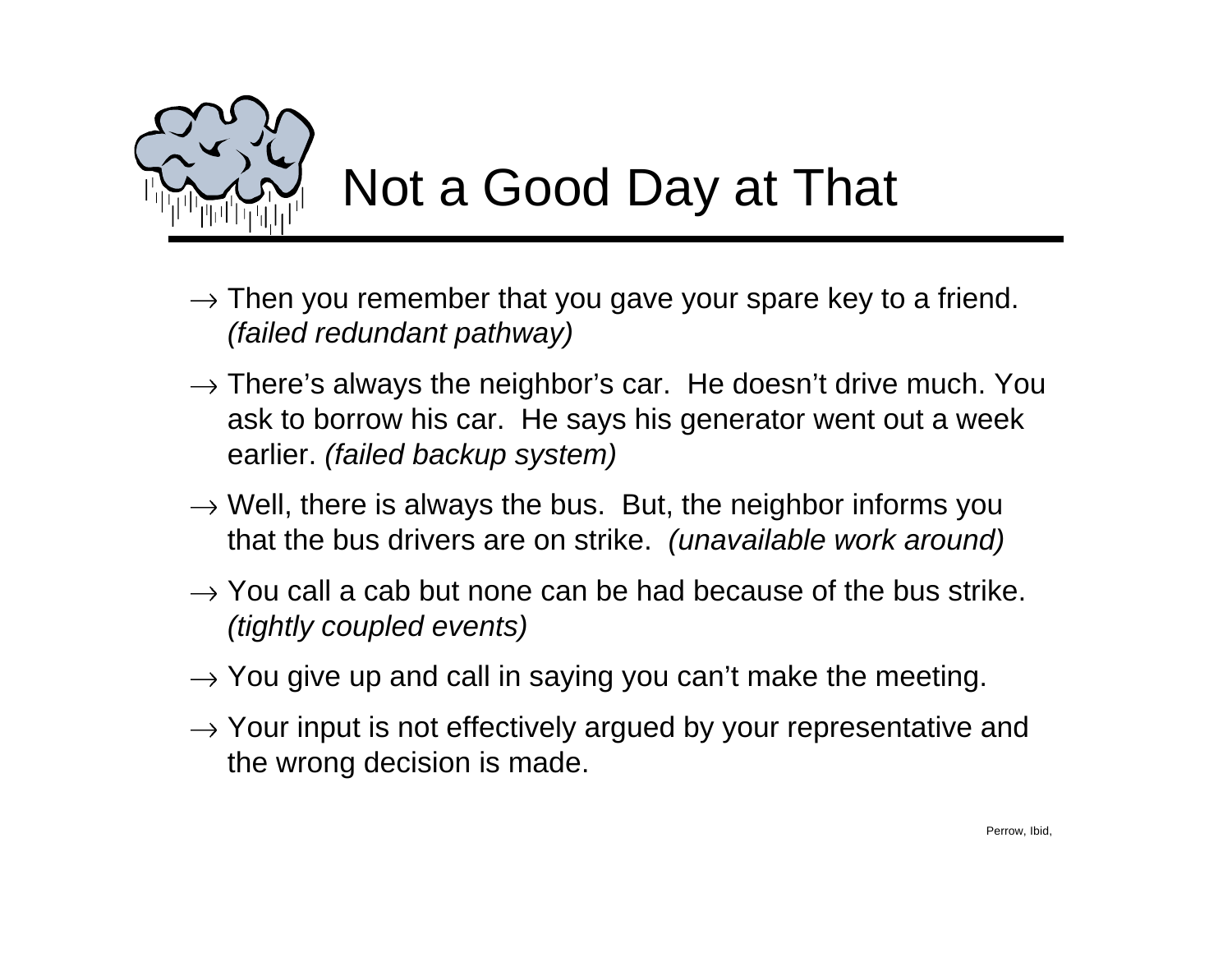### A Quiz

What was the primary cause of this mission failure?

- 1. Human error *(leaving heat under the pot or forgetting the keys)*
- 2. Mechanical failure *(neighbor's car generator)*
- 3. The environment *(bus strike and taxi overload)*
- 4. Design of the system (*a door that allows you to lock yourself out or lack of taxi surge capability)*
- 5. Procedures used *(warming coffee in a glass pot; allowing only normal time to leave the house)*
- 6. Schedule expectations (*meeting at set time and place)*



*What is the correct answer?*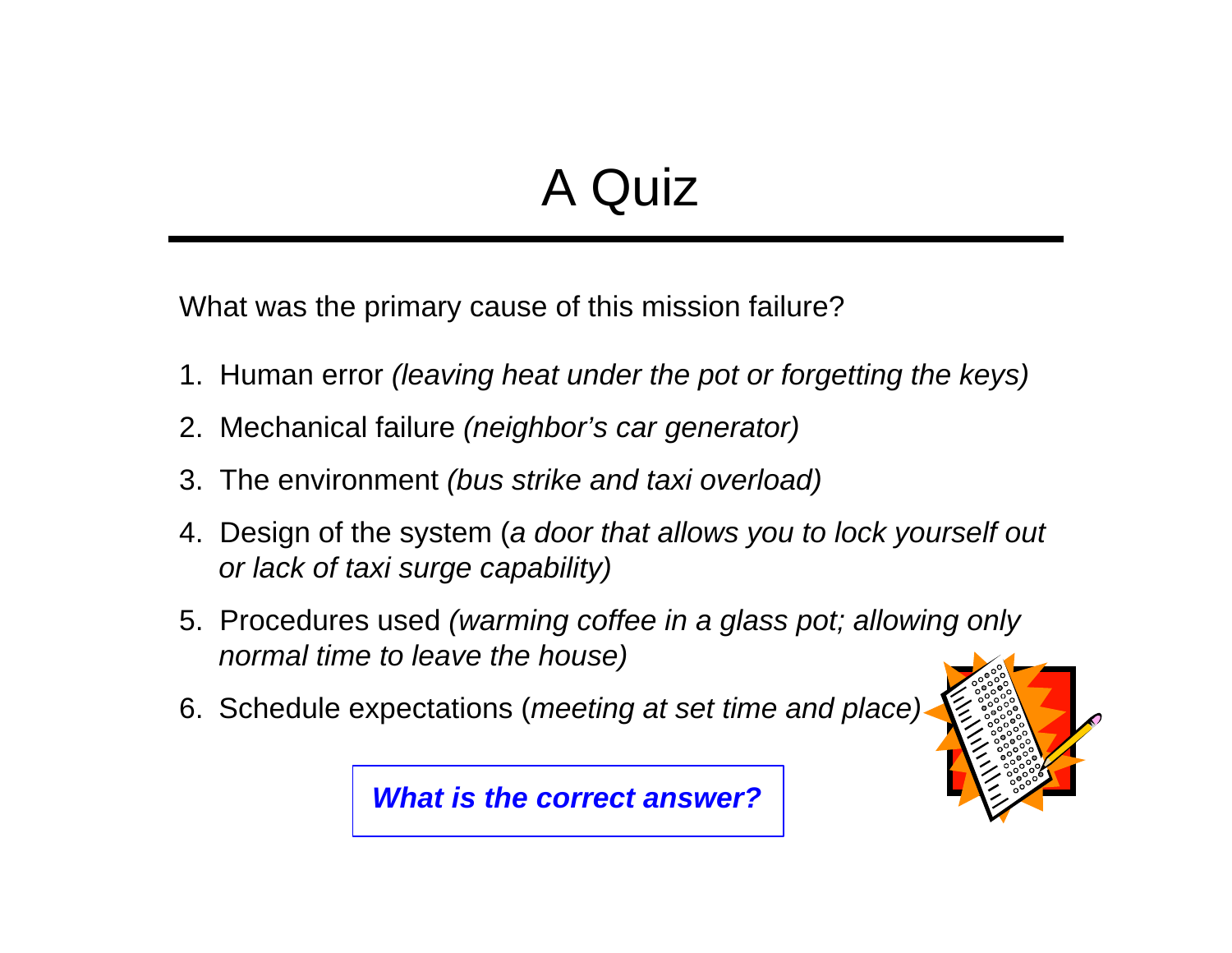#### The Answer



*Life is a complex system.*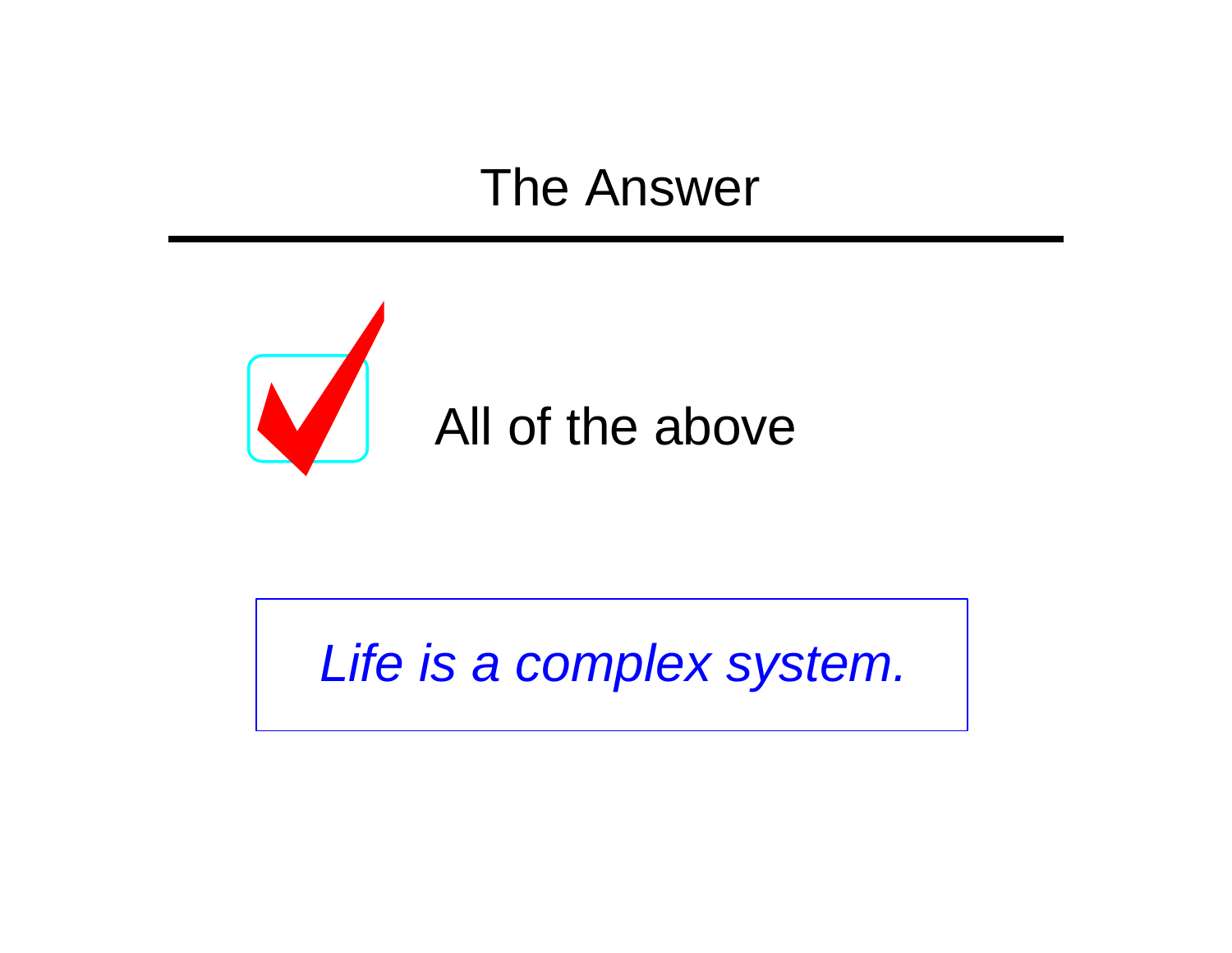### What Characterizes a Complex System?

- $\rightarrow$  A complex system exhibits complex interactions when it has:
	- $\rightarrow$ Unfamiliar, unplanned, or unexpected sequences which are not visible or not immediately comprehensible
	- $\rightarrow$  Design features such as branching, feedback loops
	- $\rightarrow$  Opportunities for failures to jump across subsystem boundaries.
- $\rightarrow$  A complex system is tightly coupled when it has:
	- $\rightarrow$ Time-dependent processes which cannot wait
	- $\rightarrow$  Rigidly ordered processes (as in sequence A must follow B)
	- $\rightarrow$  Only one path to a successful outcome
	- $\rightarrow$  Very little slack (requiring precise quantities of specific resources for successful operation).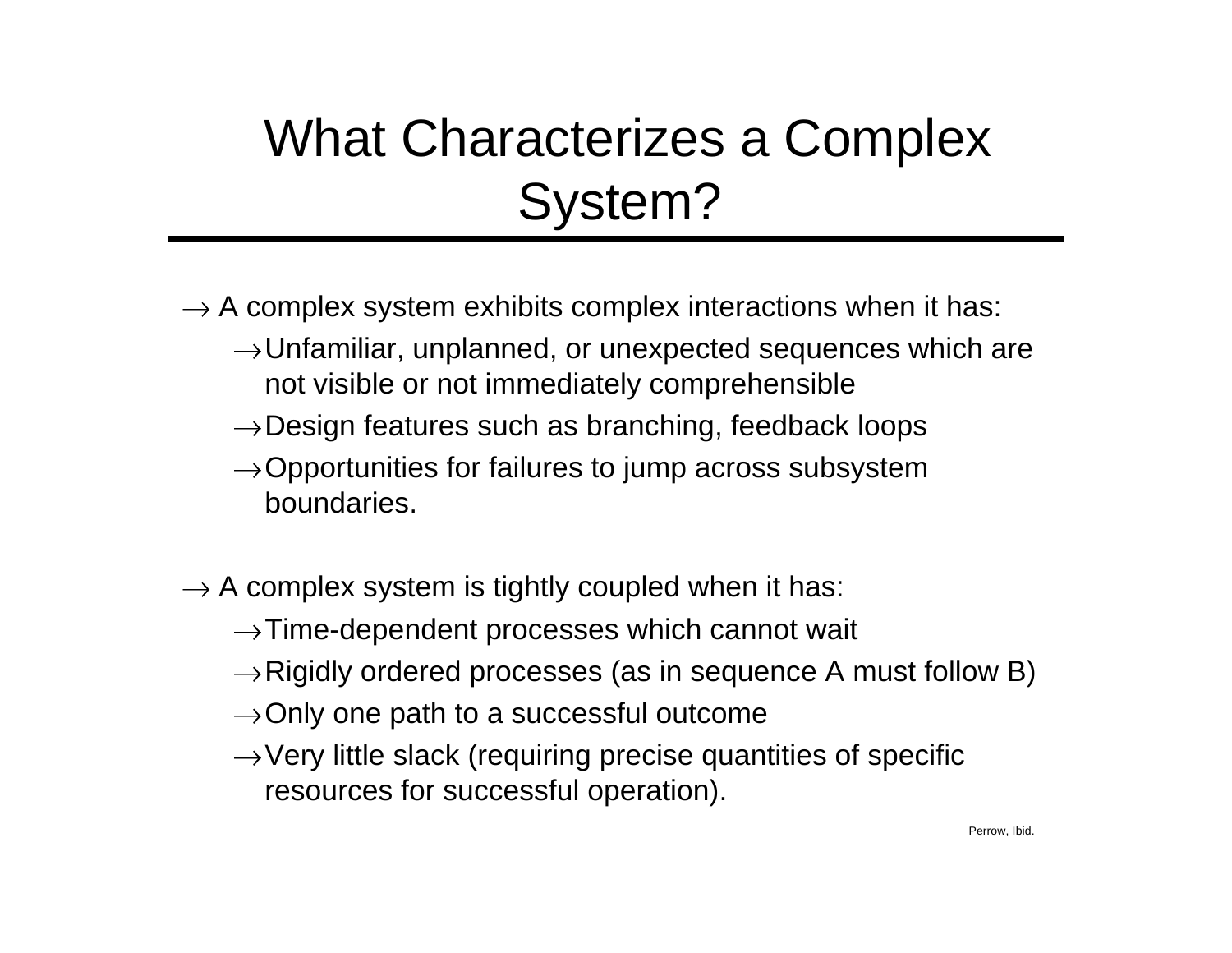#### Subsystem Linkage and Interaction

The mission is simple--provide critical data at a meeting.

 $\rightarrow$  In our daily world we plan and think things through.

*The activity is straightforward--have some coffee, get in the car, drive to the meeting, provide input.*

 $\rightarrow$  One could expect keys to be linked to using the car.

*But a cracked coffeepot to using the car? Taxi alternative to a bus contract dispute? Neighbor's car not available that day?*

*These interactions were not in our design***.**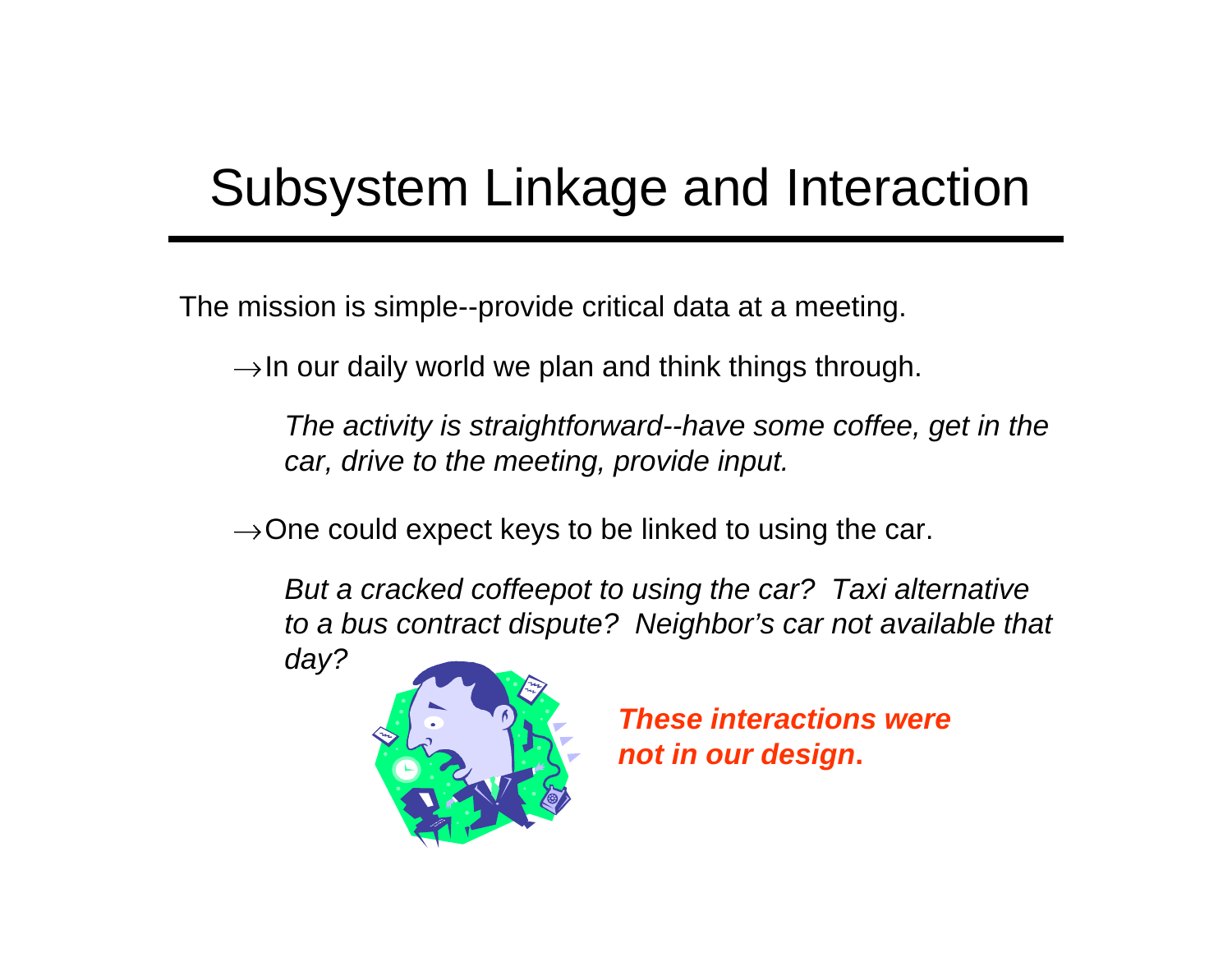### Welcome to the Normal Accident Environment

- $\rightarrow$  Failure in one part (material, human, or organization) may coincide with the failure of an entirely different part. This *unforeseeable combination* can cause cascading failures of other parts.
- $\rightarrow$  In complex systems these possible combinations are practically limitless.
- $\rightarrow$  System "unravelings" have an intelligence of their own: they expose hidden connections, neutralize redundancies, bypass firewalls, and exploit chance circumstances for which no engineer could reasonably plan.
- $\rightarrow$  Cascading failures can accelerate out of control, confounding human operators and denying them a chance for recovery.

*Accidents are inevitable* **-- "***normal***."**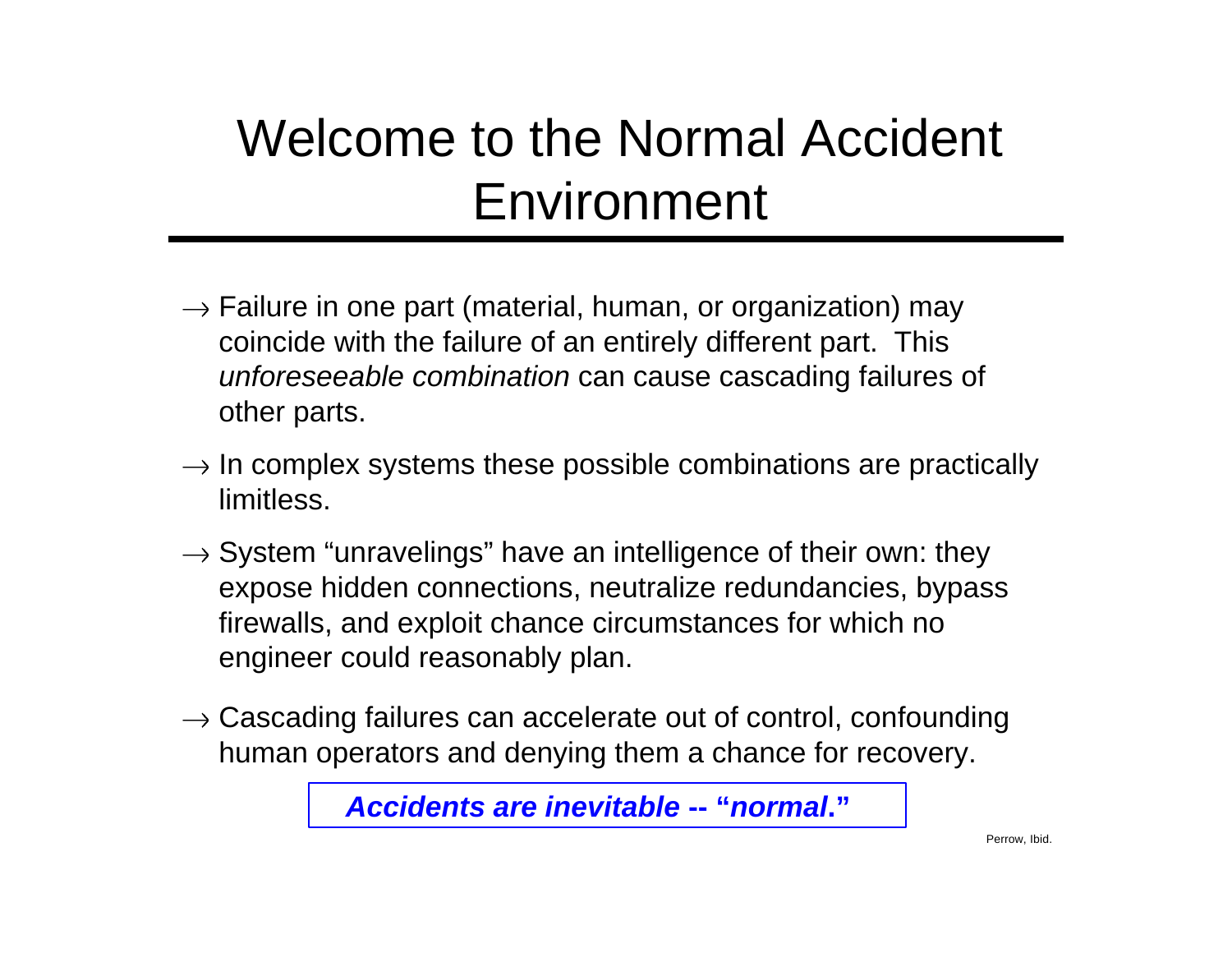### The NASA Way

#### What should we do to protect against accidents or mission failure?

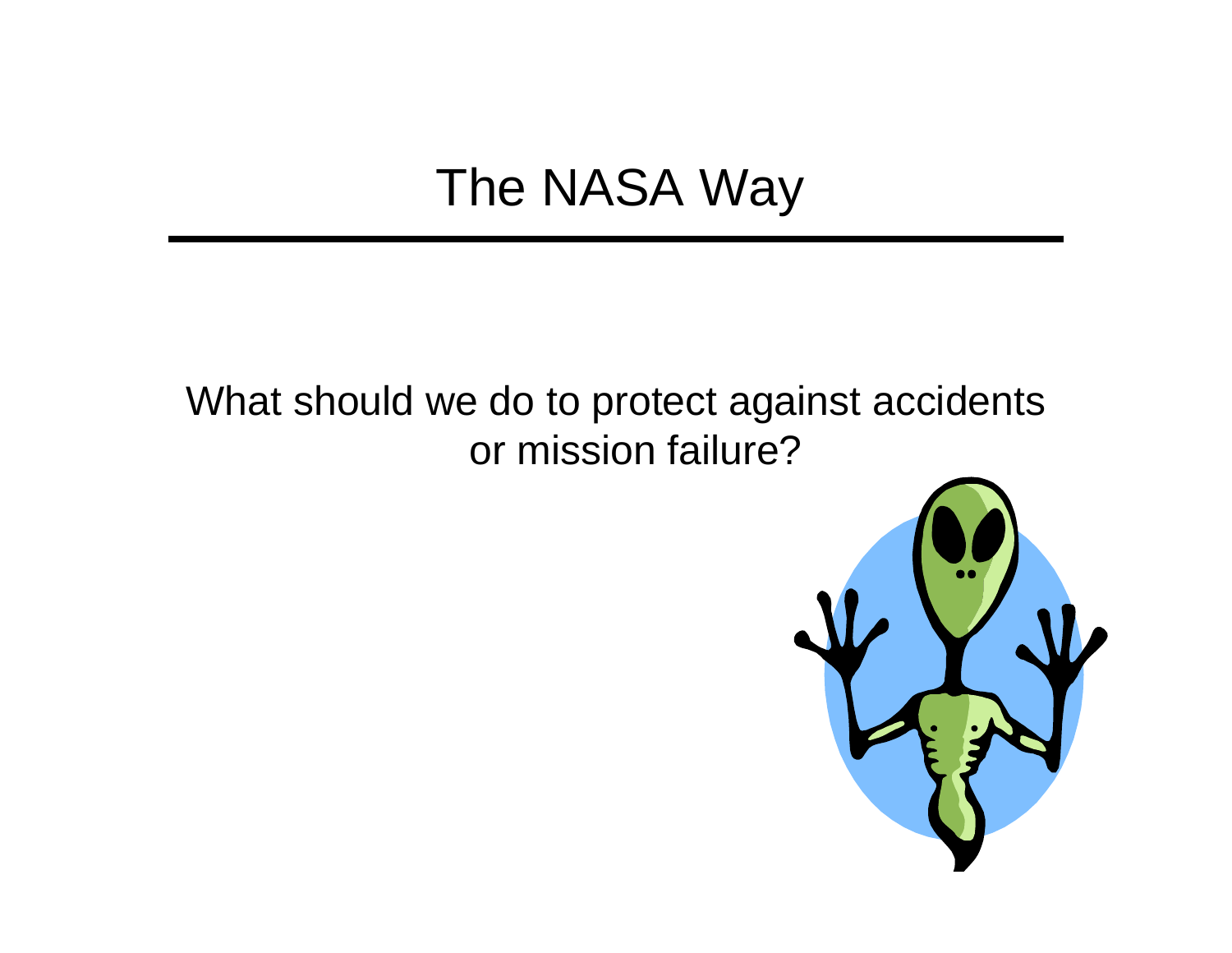### High Reliability Approach

- $\rightarrow$  Safety is the primary organizational objective.
- $\rightarrow$  Redundancy enhances safety: duplication and overlap can make "a reliable system out of unreliable parts."
- $\rightarrow$  Decentralized decision-making permits prompt and flexible fieldlevel responses to surprises.
- $\rightarrow$  A "culture of reliability" enhances safety by encouraging uniform action by operators. Strict organizational structure is in place.
- $\rightarrow$  Continuous operations, training, and simulations create and maintain a high level of system reliability.
- $\rightarrow$  Trial and error learning from accidents can be effective, and can be supplemented by anticipation and simulations.

*Accidents can be prevented through good organizational design and management.*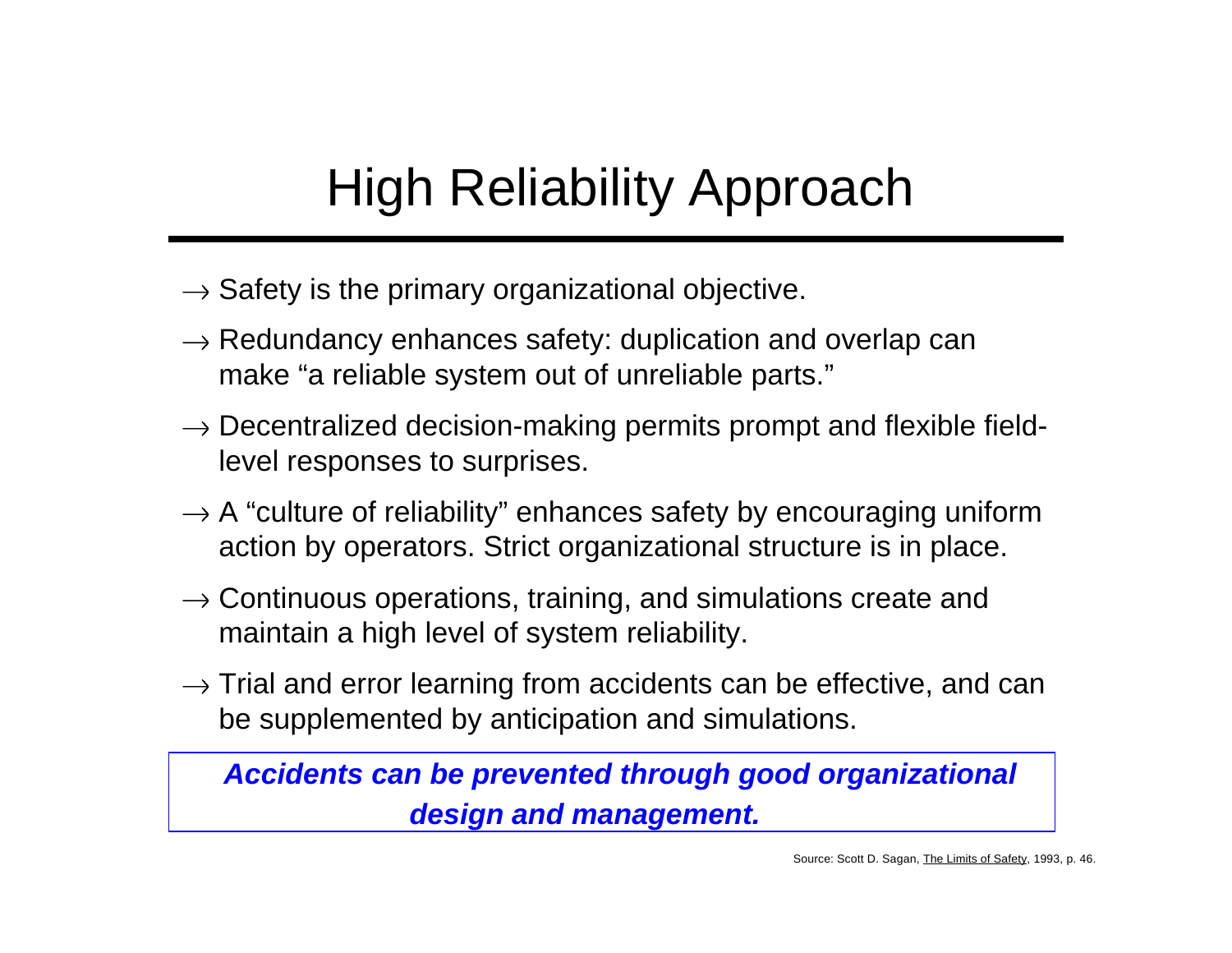#### It's Not Always Smooth Sailing

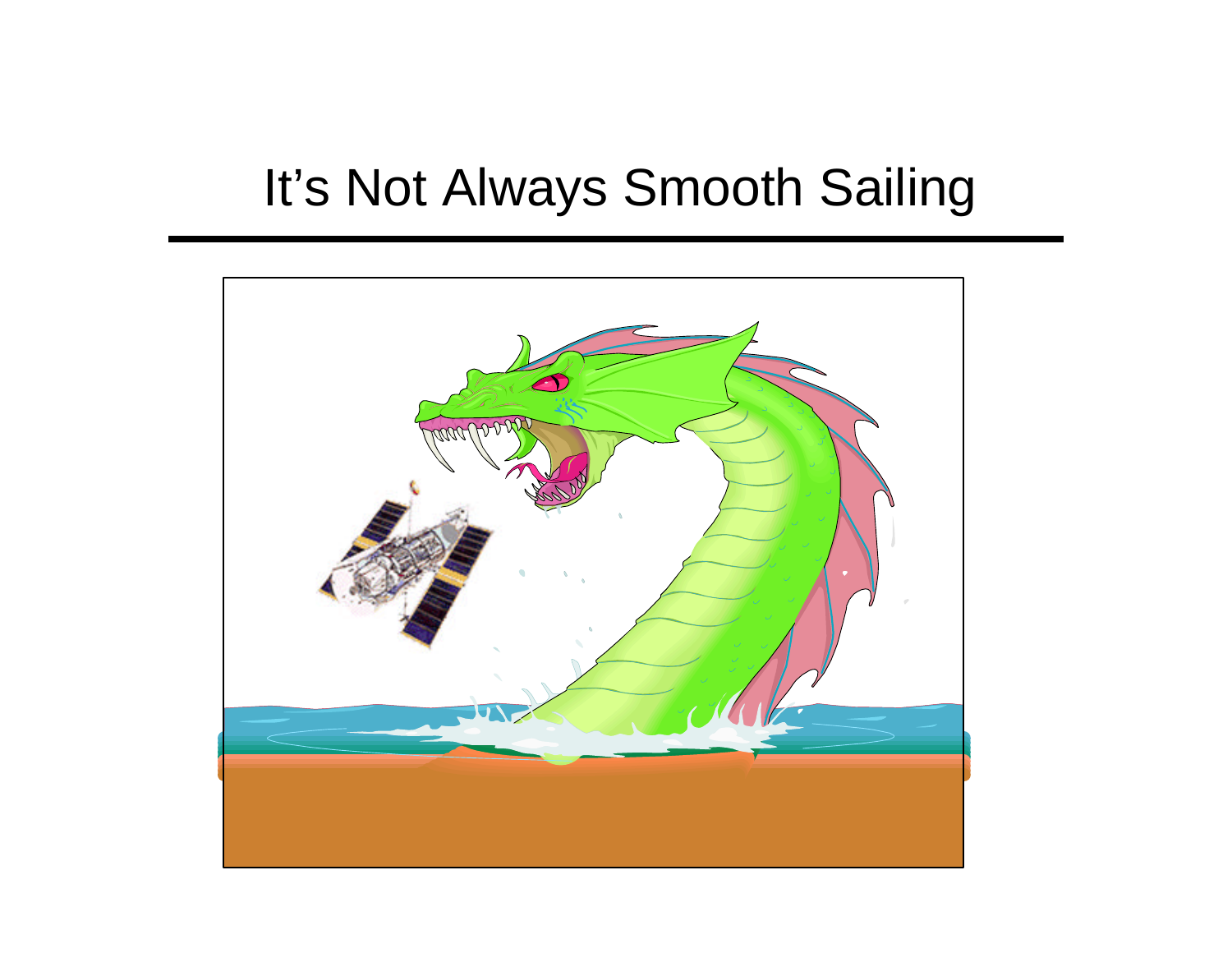### Normal Accidents - The Reality

- $\rightarrow$  Safety is one of a number of competing objectives.
- $\rightarrow$  Redundancy often causes accidents. It increases interactive complexity and opaqueness and encourages risk-taking.
- $\rightarrow$  Organizational contradiction: decentralization is needed for complexity and time dependent decisions, but centralization is needed for tightly coupled systems.
- $\rightarrow$  A "Culture of Reliability" is weakened by diluted accountability.
- $\rightarrow$  Organizations cannot train for unimagined, highly dangerous, or politically unpalatable operations.
- $\rightarrow$  Denial of responsibility, faulty reporting, and reconstruction of history cripples learning efforts.

*Accidents are inevitable in complex and tightly coupled systems.*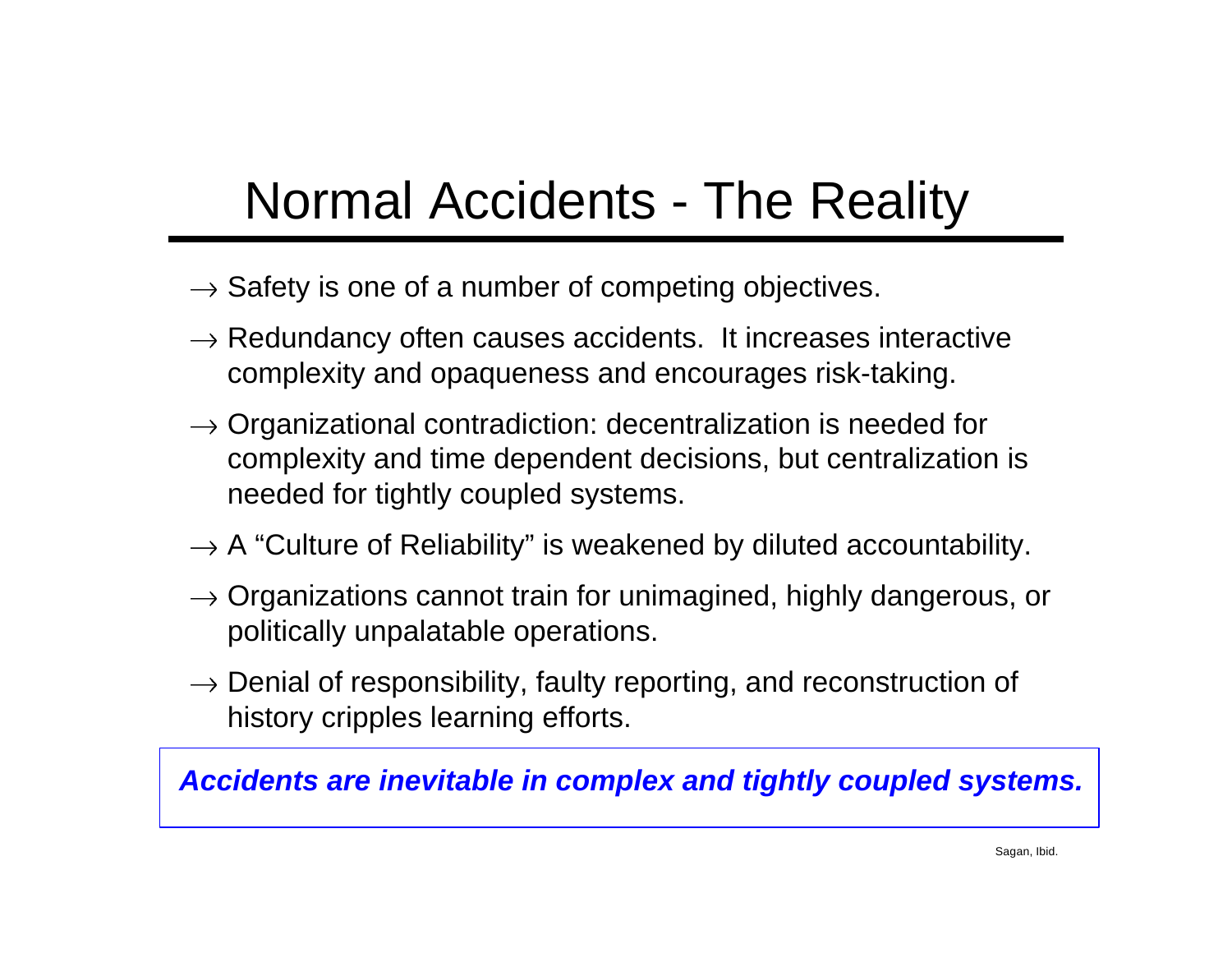### What Are We Doing?

- $\rightarrow$  Agency's Safety Initiative (ASI) reinforces the importance of safety at all levels in the organization.
- $\rightarrow$  Redundancy is no longer the automatic answer. Risk management planning provides alternate approaches.
- $\rightarrow$  Program responsibility has been moved to the Centers. They are most capable to determine the appropriate level of centralized decision-making.
- $\rightarrow$  Government's move from oversight to insight places accountability where it belongs.
- $\rightarrow$  ASI is committed to non-retribution incident reporting.

*A new thrust in the analysis of close calls and mishaps provides insight into the unplanned and unimaginable.*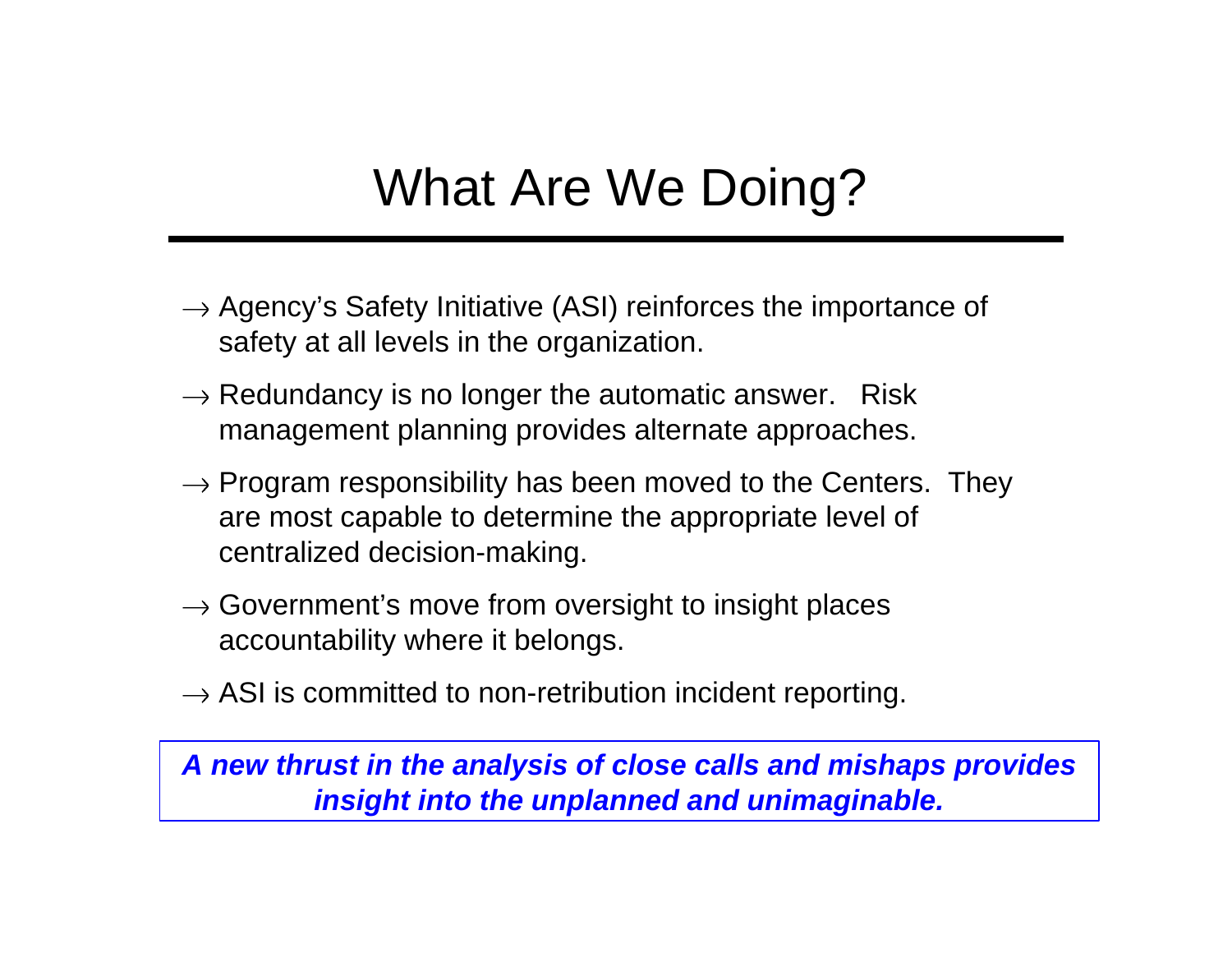#### The Foundation of a Major Injury



Source: H. W. Heinrich, Industrial Accident Prevention, 1950, p. 24.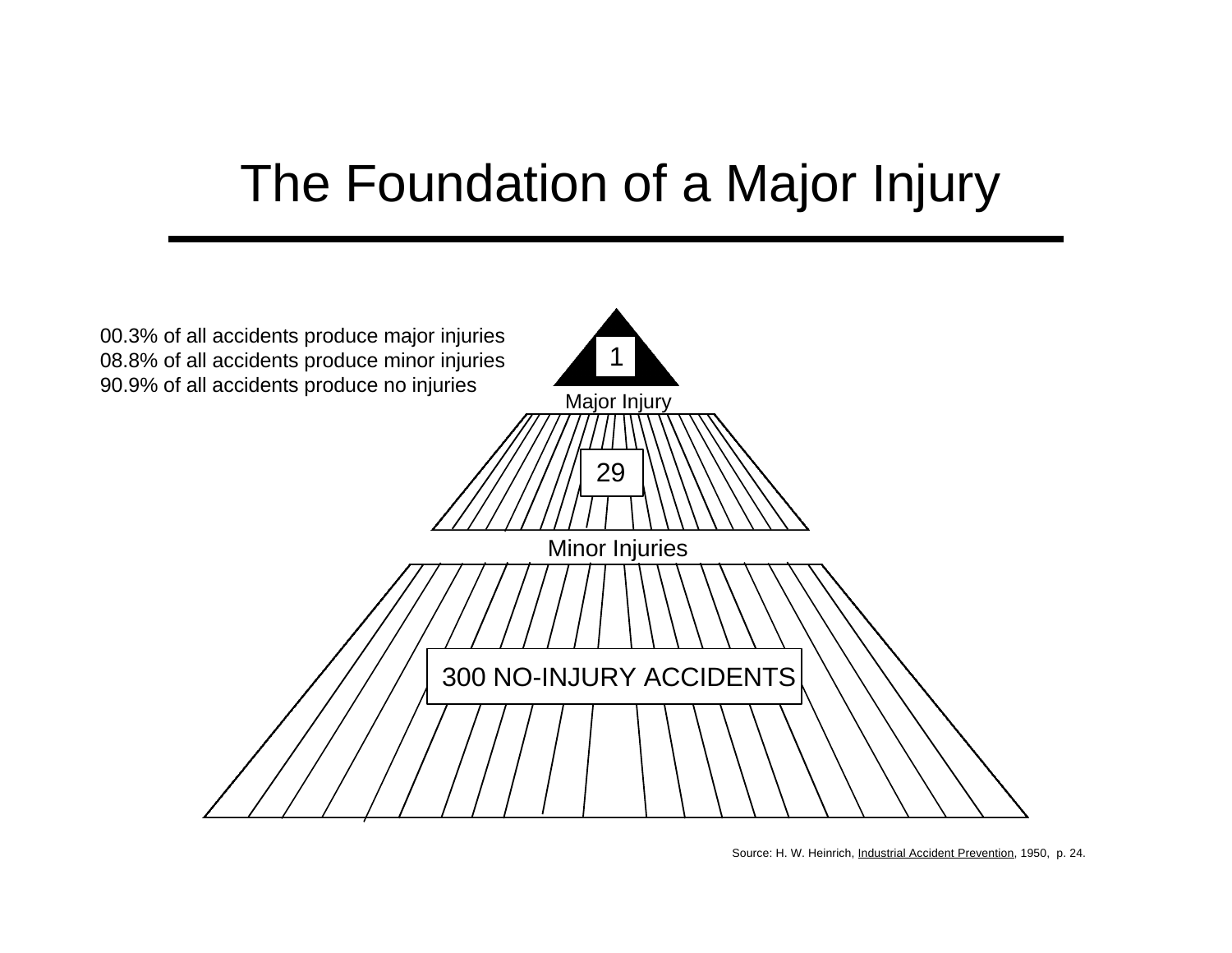### Understanding Complexity

- $\rightarrow$  Accident investigators generally focus on:
	- $\rightarrow$ Operator error
	- $\rightarrow$  Faulty system design
	- $\rightarrow$ Mechanical Failure
	- $\rightarrow$ Procedures
	- $\rightarrow$ Inadequate training



- $\rightarrow$  Environment (including management organization)
- $\rightarrow$  Many times there is a tendency to cite "operator error" alone as the cause of an accident.

*Closer scrutiny generally points to more complex interactions.*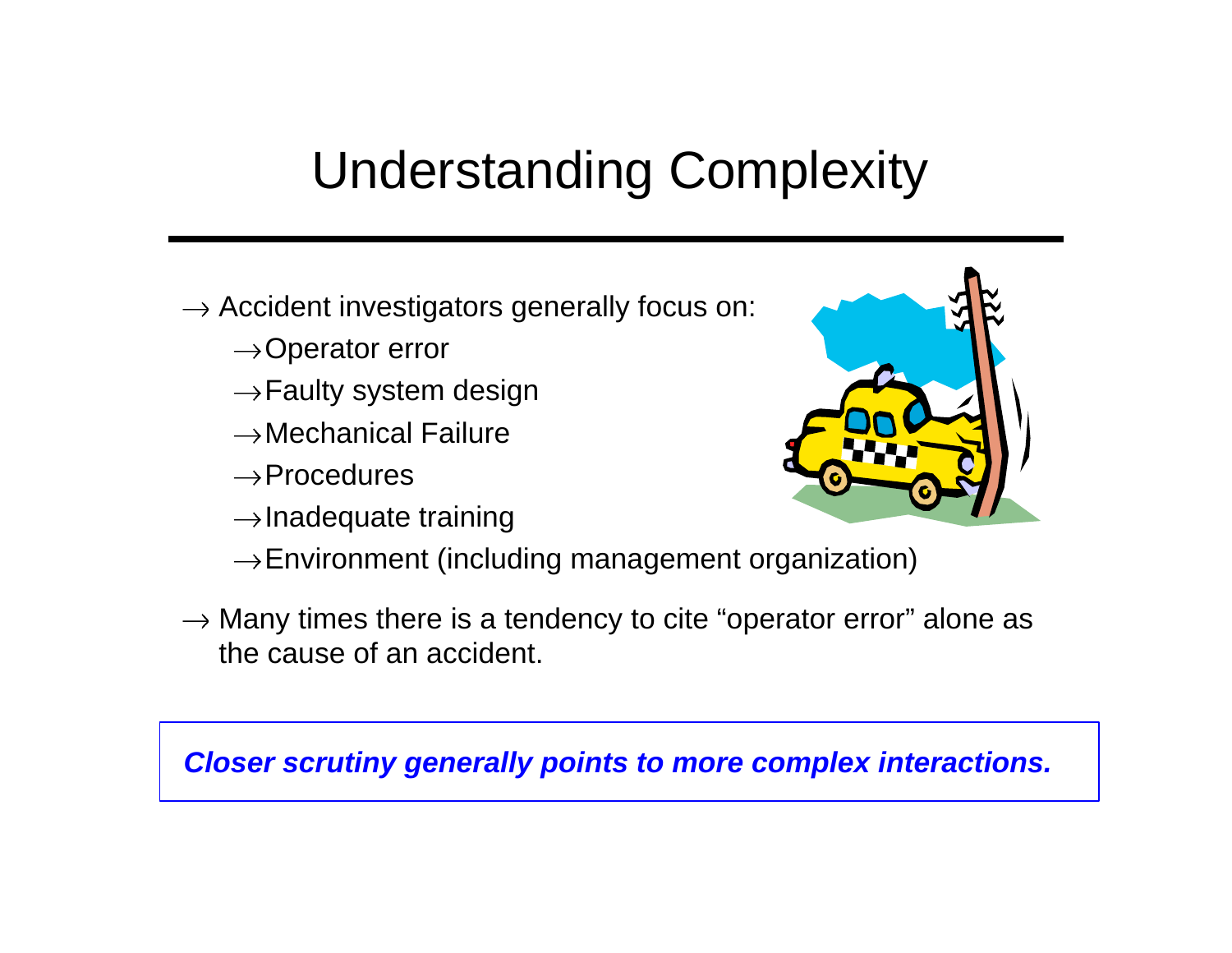#### Is It Really "Operator Error?"

- $\rightarrow$  Operator receives anomalous data and must respond.
	- $\rightarrow$  Alternative A is used if something is terribly wrong or quite unusual.
	- $\rightarrow$  Alternative B is used when the situation has occurred before and is not all that serious.
- $\rightarrow$  Operator chooses Alternative B, the "de minimis" solution. To do it, steps 1, 2, 3 are performed. After step 1 certain things are supposed to happen and they do. The same with 2 and 3.
- $\rightarrow$  All data confirm the decision. The world is congruent with the operator's belief. But wrong!
- $\rightarrow$  Unsuspected interactions involved in Alternative B lead to system failure.
- $\rightarrow$  Operator is ill-prepared to respond to the unforeseen failure.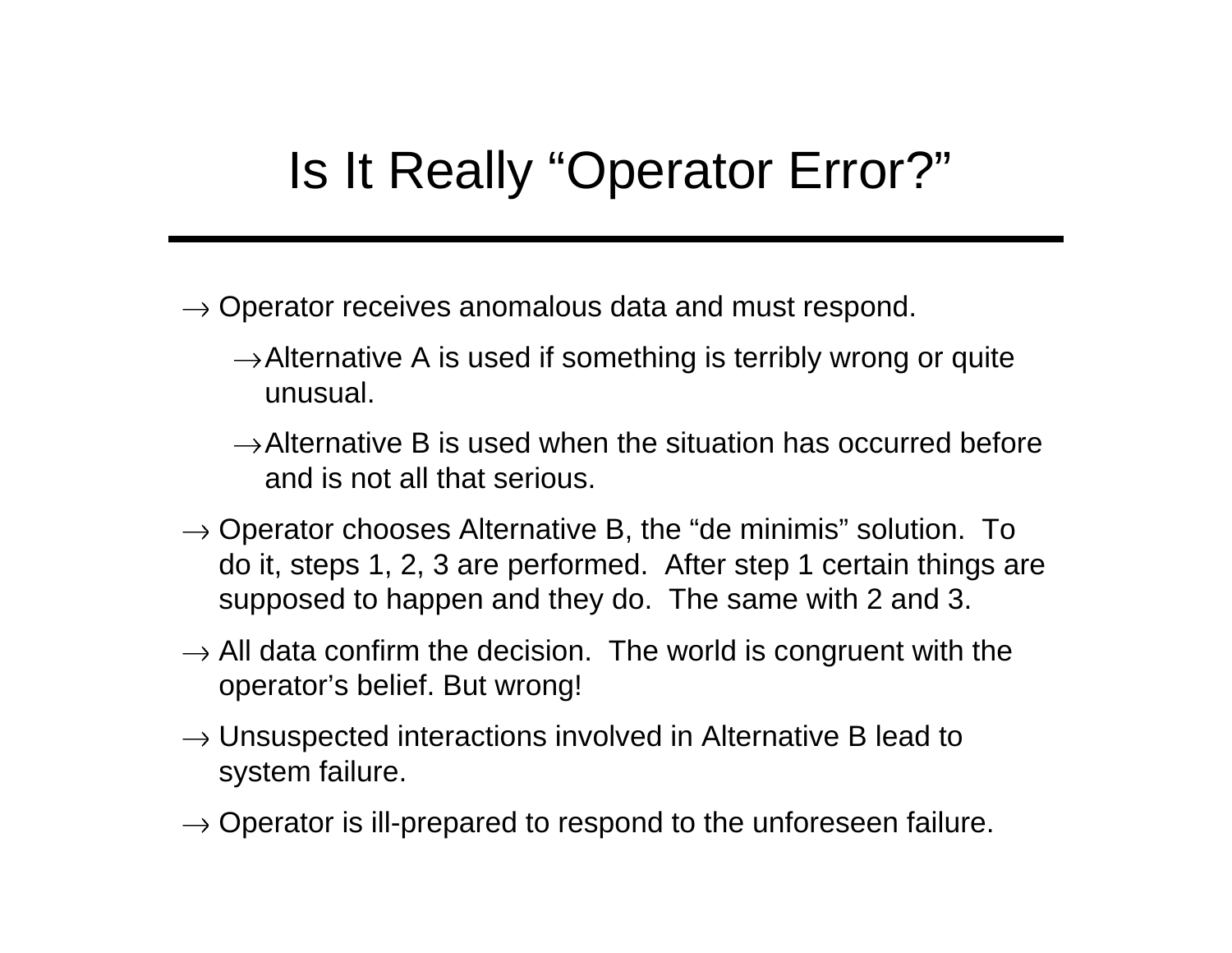#### Close-Call Initiative

The Premise:

- $\rightarrow$  Analysis of close-calls, incidents, and mishaps can be effective in identifying unforeseen complex interactions if the proper attention is applied.
- $\rightarrow$  Root causes of potential major accidents can be uncovered through careful analysis.
- $\rightarrow$  Proper corrective actions for the prevention of future accidents can be then developed.

*It is essential to use incidents to gain insight into interactive complexity.*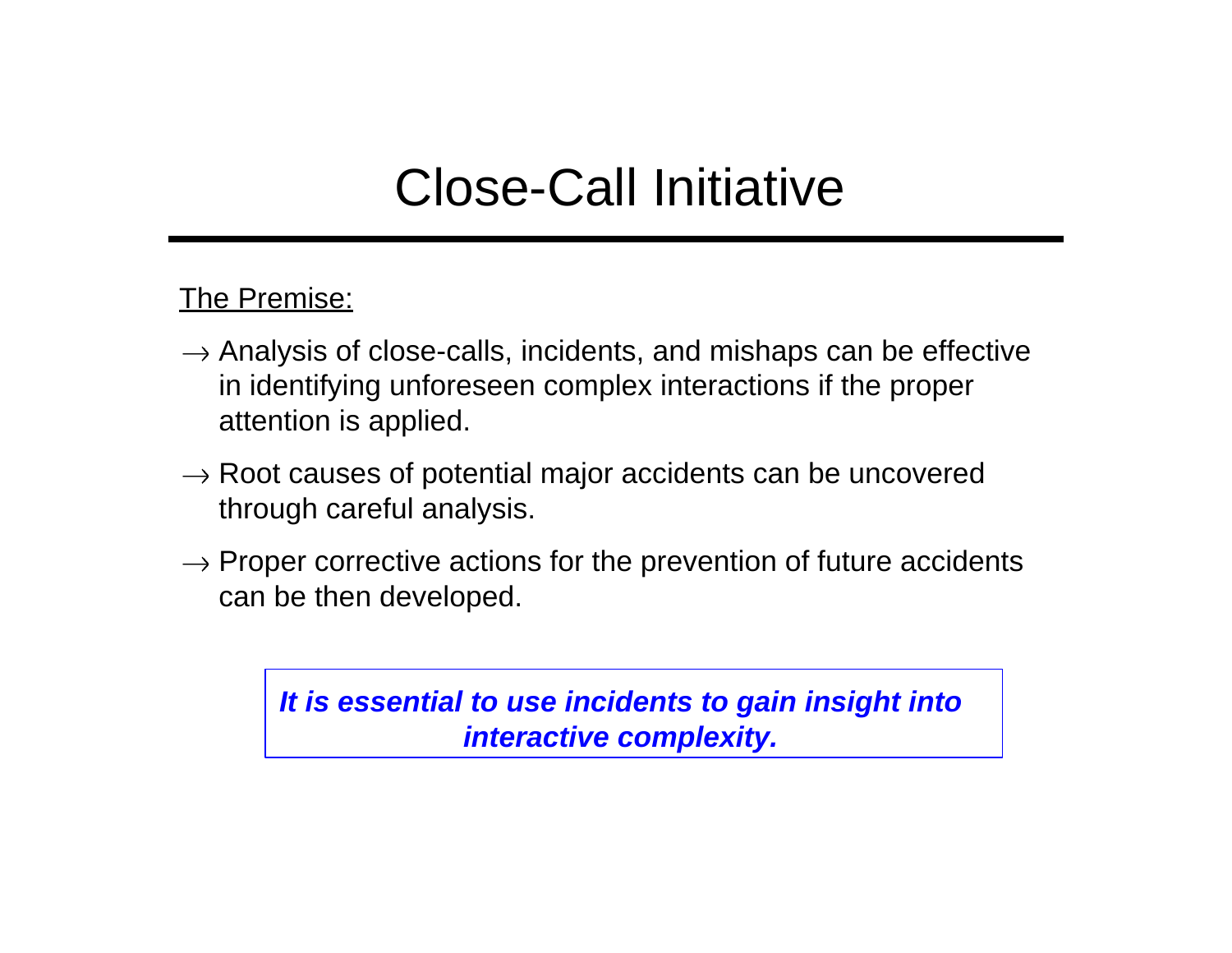#### Human Factors Program Elements

1. Collect and analyze data on "close-call" incidents.

Major accidents can be avoided by understanding nearmisses and eliminating the root cause.

- 2. Develop corrective actions against the identified root causes by applying human factors engineering.
- 3. Implement a system to provide human performance audits of critical processes -- process FMEA.
- 4. Organizational surveys for operator feedback.
- 5. Stress designs that limit system complexity and coupling.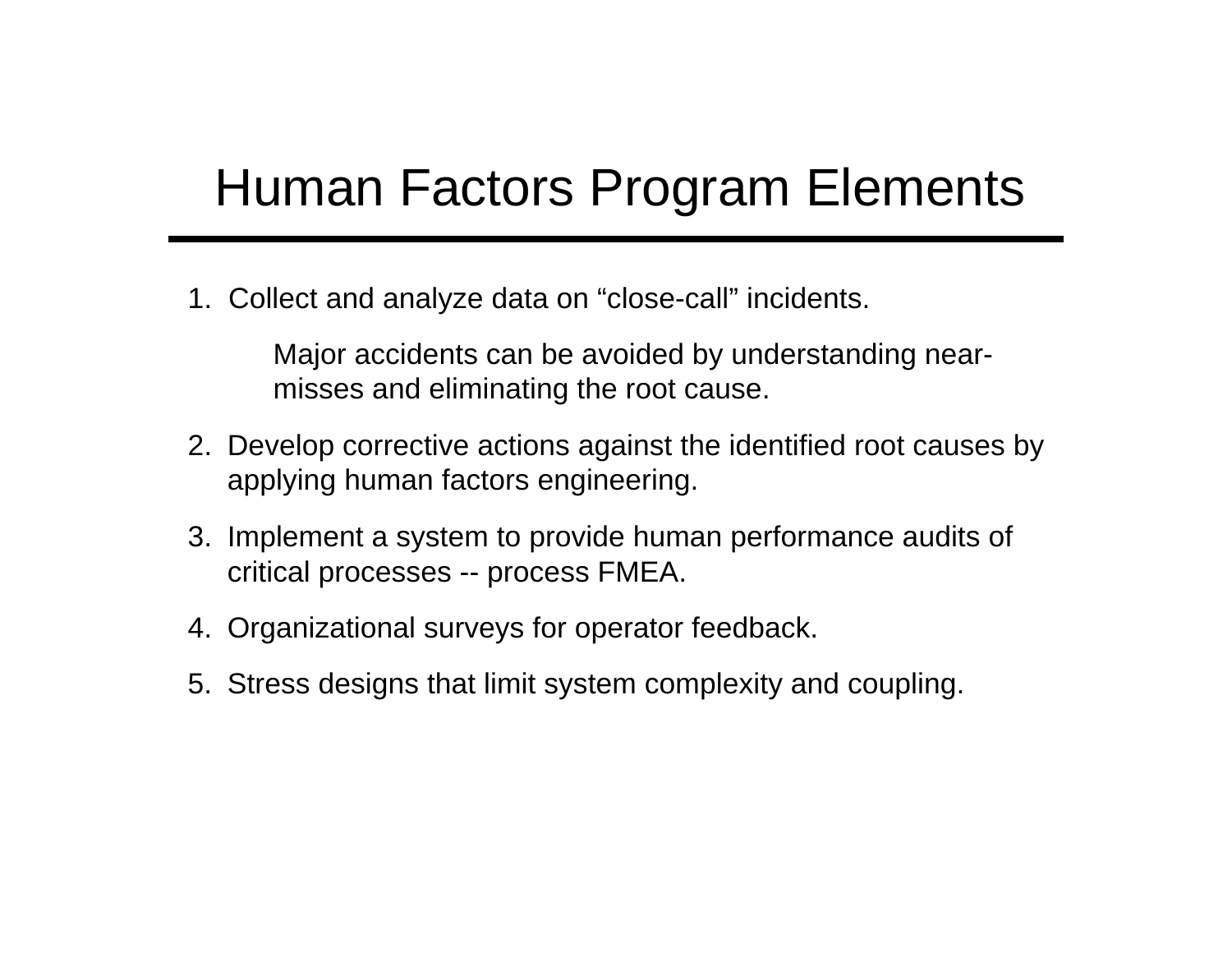### In Summary

- $\rightarrow$  NASA nominally works with the theory that accidents can be prevented through good organizational design and management.
- $\rightarrow$  Normal accident theory suggests that in complex, tightly coupled systems, accidents are inevitable.
- $\rightarrow$  There are many activities underway to strengthen our safety posture.
- $\rightarrow$  NASA's new thrust in the analysis of close-calls provides insight into the unplanned and unimaginable.

*To defend against normal accidents, we must understand the complex interactions of our programs, analyze close-calls and mishaps to determine root causes, and USE this knowledge to improve programs and operations.*